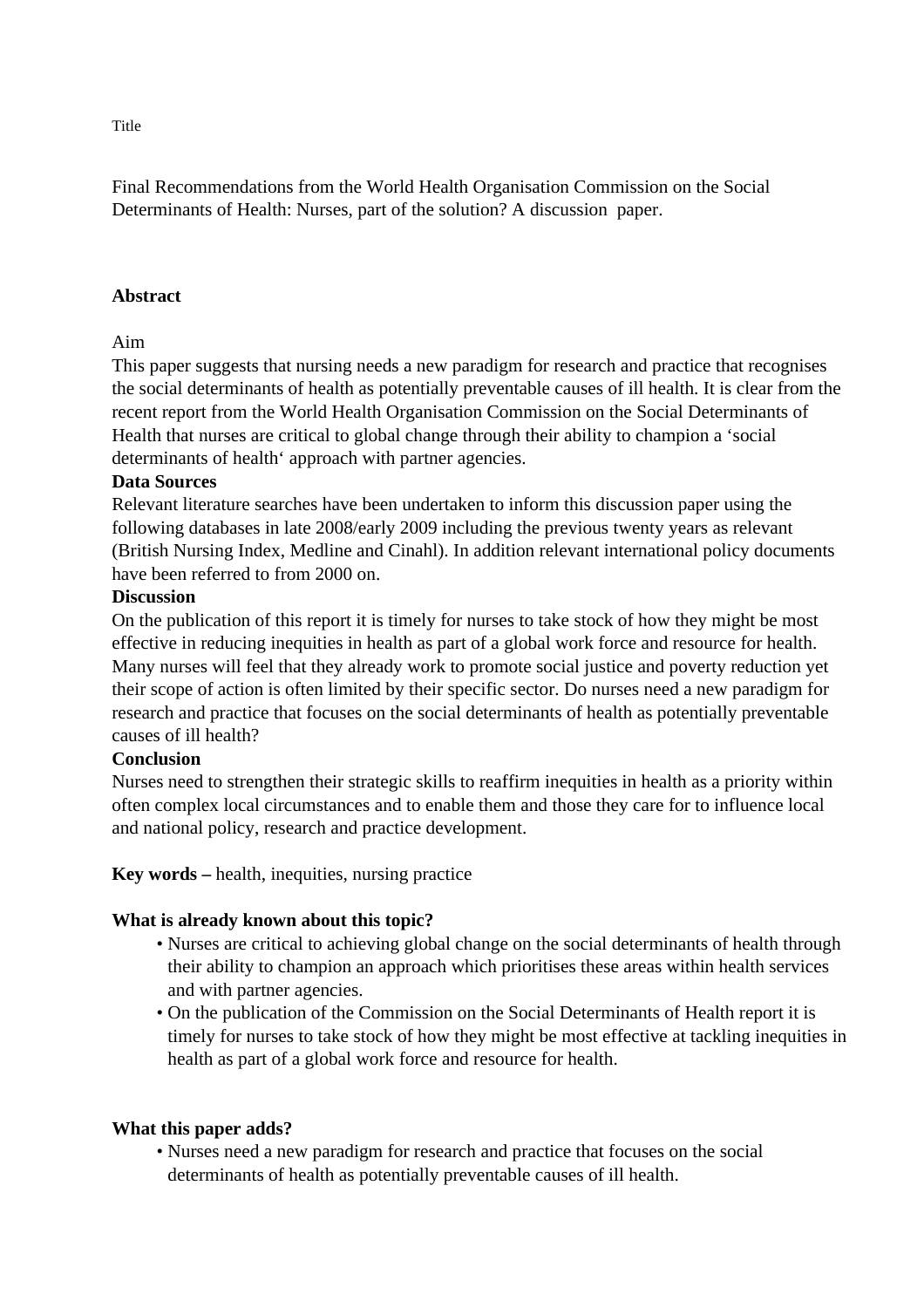- Nurses need to strengthen their strategic skills to reaffirm inequities in health as a priority within often complex local circumstances.
- Nurses need to both be able to influence local and national policy and research on how to tackle inequities in health and inequities in access to health care and enable those they care for to be heard and to influence these debates.

### **Introduction**

Addressing health inequities has been identified as an important area for nursing practice and research (Lynam 2005, Hart & Freeman 2005) both within the nursing and health care literature and within national and international scrutiny and discussion documents (World Health Organisation, WHO 2000, 2001, 2002).

The Commission on the Social Determinants of Health was created in 2005 by the then Director General of the WHO J.W. Lee and it published its final recommendations late in 2008. It was created to marshal the evidence on what needs to be done in order to promote health equity and to foster a global movement to achieve this. The Commission is a global collaboration of policy makers, researchers and civil society with a blend of political, academic and advocacy experience.

Traditionally society has looked to the health sector to deal with health problems and prevent disease. The mal distribution of health care documented in the UK and around the world (Hart 1971, CSDH 2008) which results in none delivery of care to those who most need it is now recognised as one of the social determinants of health. However globally premature loss of life arises in large part because of the conditions in which people are born, live, work and age (CSDH 2007/8). Action on the social determinants of health requires the involvement of the whole of government and civil society, local communities, business and international agencies. It is clear however from the evidence that health systems and health professionals are critical to global change. They can champion an approach which focuses on action to tackle the social determinants of health through their roles both in health care and with partner agencies.

With the arrival of the final recommendations on what works to positively influence the social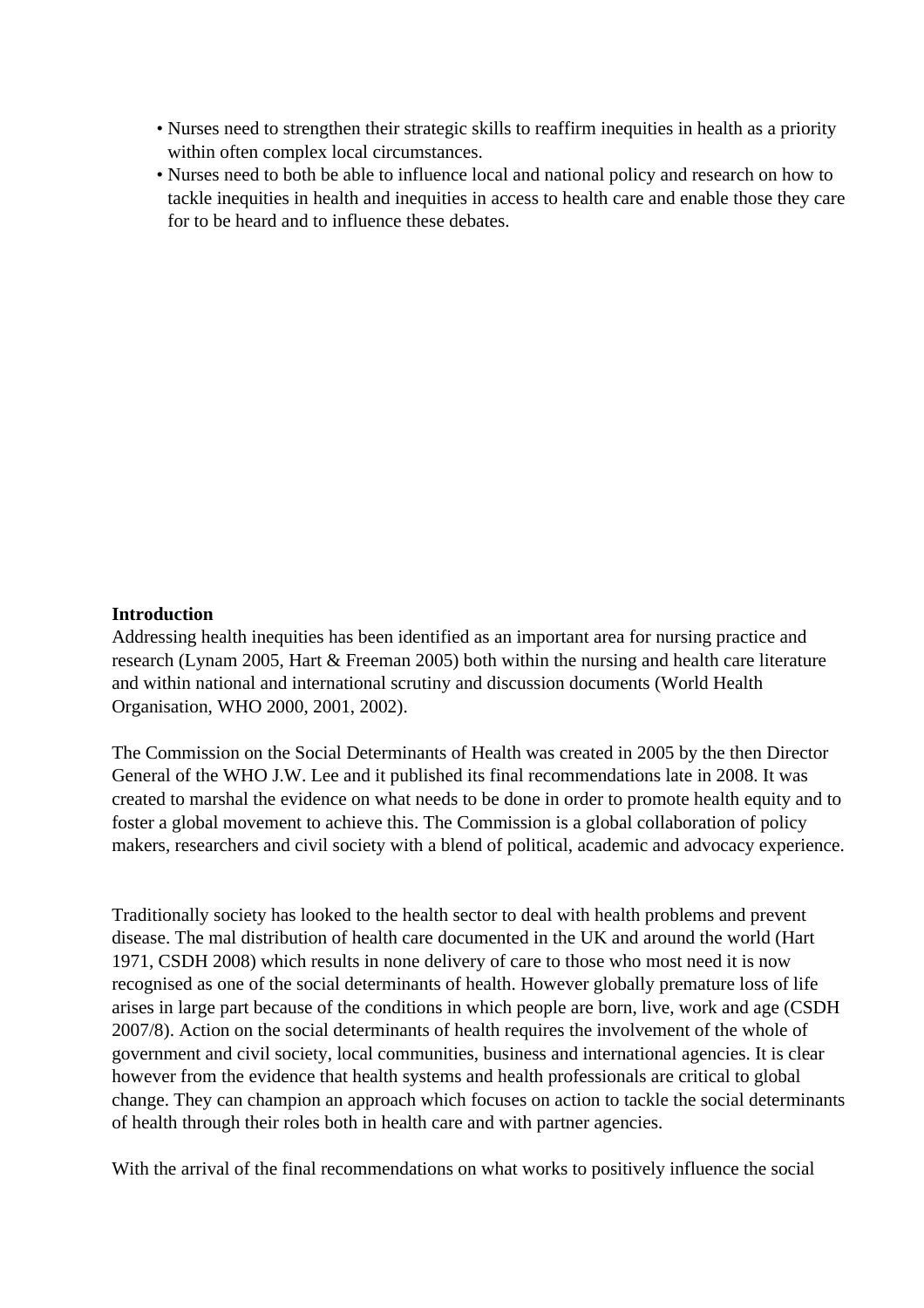determinants of health from the WHO Commission on the Social Determinants of Health (CSDH, 2005-2008) it is timely for nursing and nurses to reflect on their place in this potential 'global movement for change'. The Commission calls for closing the health gap in a generation, as an aspiration not a prediction, the knowledge now exists to make a huge difference to life chances and therefore to provide marked improvement in health equity.

# **Background**

There is no mystery as to why poor people in low income countries suffer high rates of illness and early death. Little food, dirty water, poor shelter and sanitation and frequent exposure to infectious agents and vectors combined with lack of adequate and appropriate care add up to a much greater risk of early illness and death (WHO 2007). We also understand now the causes of non communicable diseases that create the largest burden of disease for poorer people in middle or high income countries. The WHO/World Bank global burden of disease study identified the major causes of mortality and morbidity in both cases; underweight, overweight, smoking, alcohol consumption, hypertension and sexual behaviour (Johansson et al., 2005, WHO 2007).

What then are the social determinants of health and how can we as nurses ensure that we consider them as a priority in our research, and practice? In a review of the evidence to establish the social determinants (WHO 2003) the following areas were outlined as crucially important influences on health and well being:

- Stress "Stressful circumstances, making people feel unable to cope are damaging to health and may lead to premature death." (WHO 2003 p12/13).
- Early life "A good start in life means supporting mothers and young children, slow growth and emotional and educational development raise the lifetime risk of poor health" (WHO 2003 p14/15).
- Social exclusion "Life is short where its quality is poor. By causing hardship and resentment, poverty, social exclusion and discrimination cost lives" (WHO 2003 p 16).
- Stress and work "Stress in the work place increase the risk of disease. People who have more control over their work have better health while people in work have better health than those who are unemployed" (WHO 2003 p18).
- Social support "Friendship, good social relations and strong support networks improve health at home, at work and in local communities" (WHO 2003 p22).
- Addiction "Individuals turn to alcohol, drugs and tobacco and suffer from their use, but use is influenced by the wider social setting" (WHO 2003 p24).
- Food "Access to good quality affordable food makes more difference to what people eat than health education" (WHO 2003 p26).
- Transport "Cycling walking and the use of public transport promote health in four ways. They provide exercise, reduce fatal accidents, increase social contact and reduce pollution" (WHO 2003 p.28).

This paper will discuss how nurses can develop their role to influence these areas through acting as role models and activists bearing witness to where the negative impacts of the social dimensions of health are apparent.

The term inequity is preferred to inequality in this paper. Whitehead (1992, page 430) describes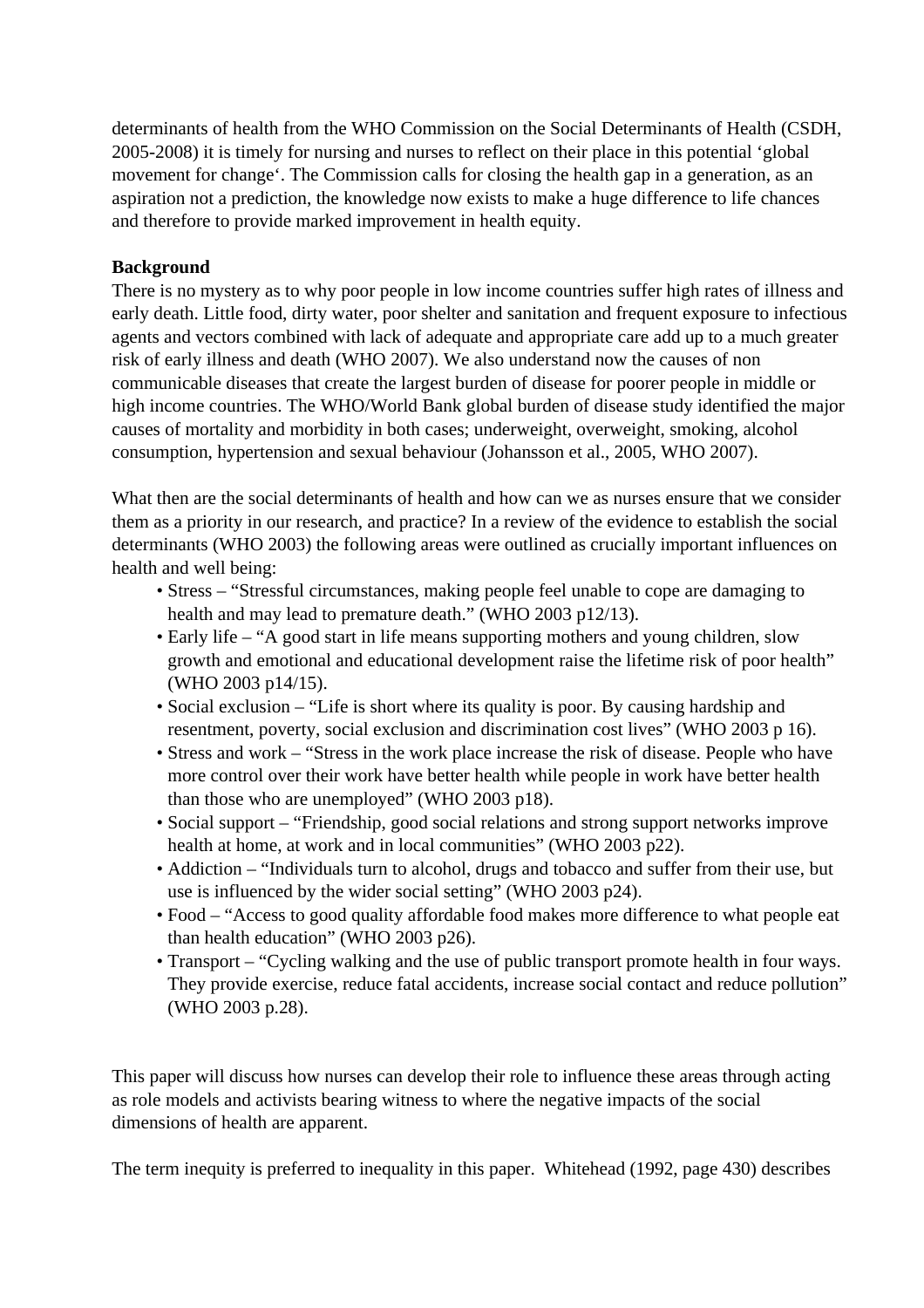health inequality as the "measurable differences in health experience and health outcomes between different population groups – according to socioeconomic status, geographical area, age, disability, gender or ethnic group". Health inequity is defined as "differences in opportunity" (Whitehead, 1992, page 430) for different population groups which result in for example unequal life chances, access to services, food, housing etc. These differences may still be measurable they are however preventable and as such considered to be unfair and unjust.

Literature searches have been undertaken relevant to nursing and the findings of the CSDH to inform this discussion paper using the following databases in 2009 including the previous twenty years as relevant (British Nursing Index, Medline and Cinahl). In addition relevant international policy documents have been referred to in light of the findings of the CSDH from 2000 to date.

## **Discussion**

On the publication of this report it is timely for nurses to take stock of how they might be most effective in this area as part of a global work force and resource for health (WHO 2002). Many nurses will feel that they already work to promote social justice and poverty reduction, yet the scope of their actions are often limited by their specific agency or sector resulting in fragmentation of activity. It would seem that increasingly nurses and the profession of nursing realises that its efforts toward addressing individual health needs are often wasted and undermined when they have no resources, strategies or mandate to address the social determinants of health that underlie them (Drevdahl et al., 2001).

Nursing interventions to prevent illness often focus on the role of individuals and their behaviour (Hart & Freeman 2005). The CSDH recognise that these are important however it is vital to set them in their social context and that unless action/interventions also take account of the structural drivers of inequity in health, inequity in access to health care and importantly inequity and its influence on health behaviour they will not tackle inequalities in health (WHO 2008).

Programmes within countries and localities to control priority public health areas must pay attention to the social determinants of health through multi sector action; it is clear from the CSDH report that it is not sufficient to provide treatment for those with diabetes and not deal with the drivers of the obesity epidemic, or to deliver health education to people and not be concerned with their poverty or social isolation; or to deal with stress related illness and ignore the conditions in which a person lives and works.

Three conceptual and methodological factors appear to have impeded nursing research and practice development relevant to the social determinants of health:

- Ambiguity about the terms used to define them.
- A narrow focus on biological and behavioural risks for disease development,
- the persistent centrality of an individual behaviour focused approach to examining life style (Kneipp et al., 2003).

Researchers when considering professional roles in health and the provision of health services (Hart 1971, Butterfield 1991, Harker & Hemingway 2005, Wilkinson & Pickett 2009) have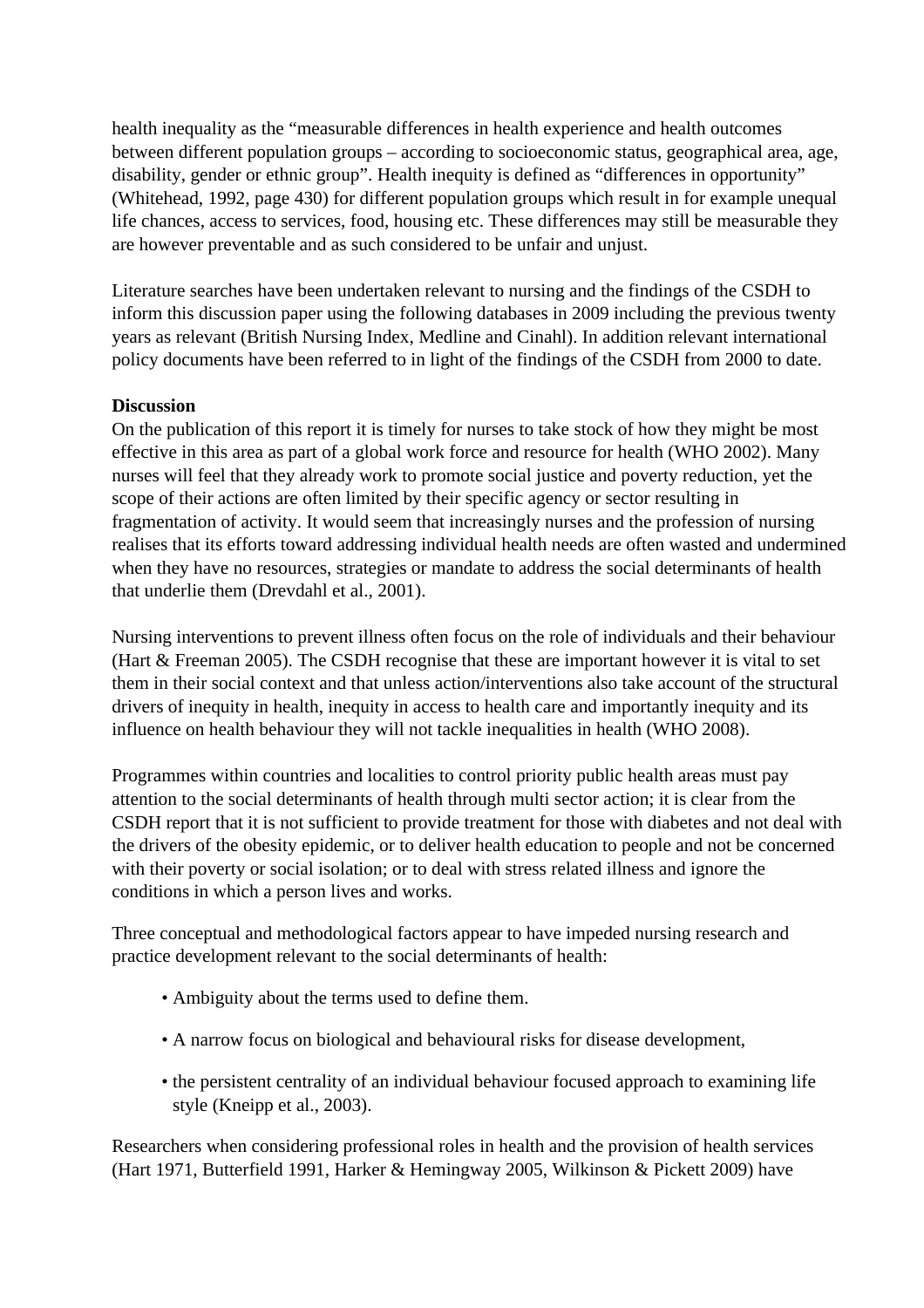argued that models of disease prevention have not traditionally recognised that healthy choices may be constrained by social conditions for the most part outside of the control of an individual. Indeed these researchers argue that change may result when the social dimensions of health are made visible and suggest that interventions need to help create an environment where power imbalances which prohibit people from achieving their potential are exposed.

It is interesting that within the interim and final recommendations from the CSDH power and empowerment particularly is a major focus of their guidance on what works to tackle inequities with a particular focus on three areas of empowerment:

- Material to enable people to have the resources they need to live healthily.
- Psychosocial to be able to exert control over how they live and gain support from others, and
- Political to be able to influence the circumstances in which they and their community live.

Empowerment is both a process and an outcome and is defined as an individual or groups ability to influence or control significant features of their lives (Nyatanga & Dann 2002). Within nursing and health care however empowerment is a contested concept with a diversity of interpretations (Wilkinson 1999). Nursing authors have suggested that nurses and their professional culture may exert a negative influence on those they care for (Hart & Freeman 2005) through the effect of the 'professional ego' on relationships with clients which ensures the power and control in any intervention stays with the professional. This can then disempower vulnerable individuals and prevent them accessing health care, support and advice. It has been suggested that to assume that empowered nurses means empowered clients or patients is naive (Skelton 1994) as empowered professionals will not automatically extend an empowering hand to those they care for as can be seen in other professional groups (Suominen et al., 2006).

Other nursing authors have suggested that nurses cannot empower those they care for as they themselves do not hold power within a health care context in many instances (Christensen & Hewitt-Taylor 2006). This would suggest that if nurses are to achieve a change in power and status they must be prepared to take leadership roles in local areas and engage in political debate, seeking to change their public and political status. Malin and Teasdale (1991) viewed empowerment as having the potential to occur at both the micro and macro levels. At the micro level empowerment may occur between the nurse and an individual or community however Malin and Teasdale (1991) argue that this micro level empowerment cannot occur without macro level empowerment of nurses as the largest work force for health globally. Empowerment of nurses and nursing is essential to enable nurses to influence the planning and provision of health care and to help enable those they care for to influence the social determinants of health in their local community.

It would appear from the report that individually focused interventions must be coupled with initiatives that work to address structural barriers to health, healthy lifestyles or to care delivery. There is a clear message within the report of the Commission; as a key resource for health globally nurses need to adopt a practice perspective that considers both individuals and their social determinants of health (Lynam 2005, CSDH 2008).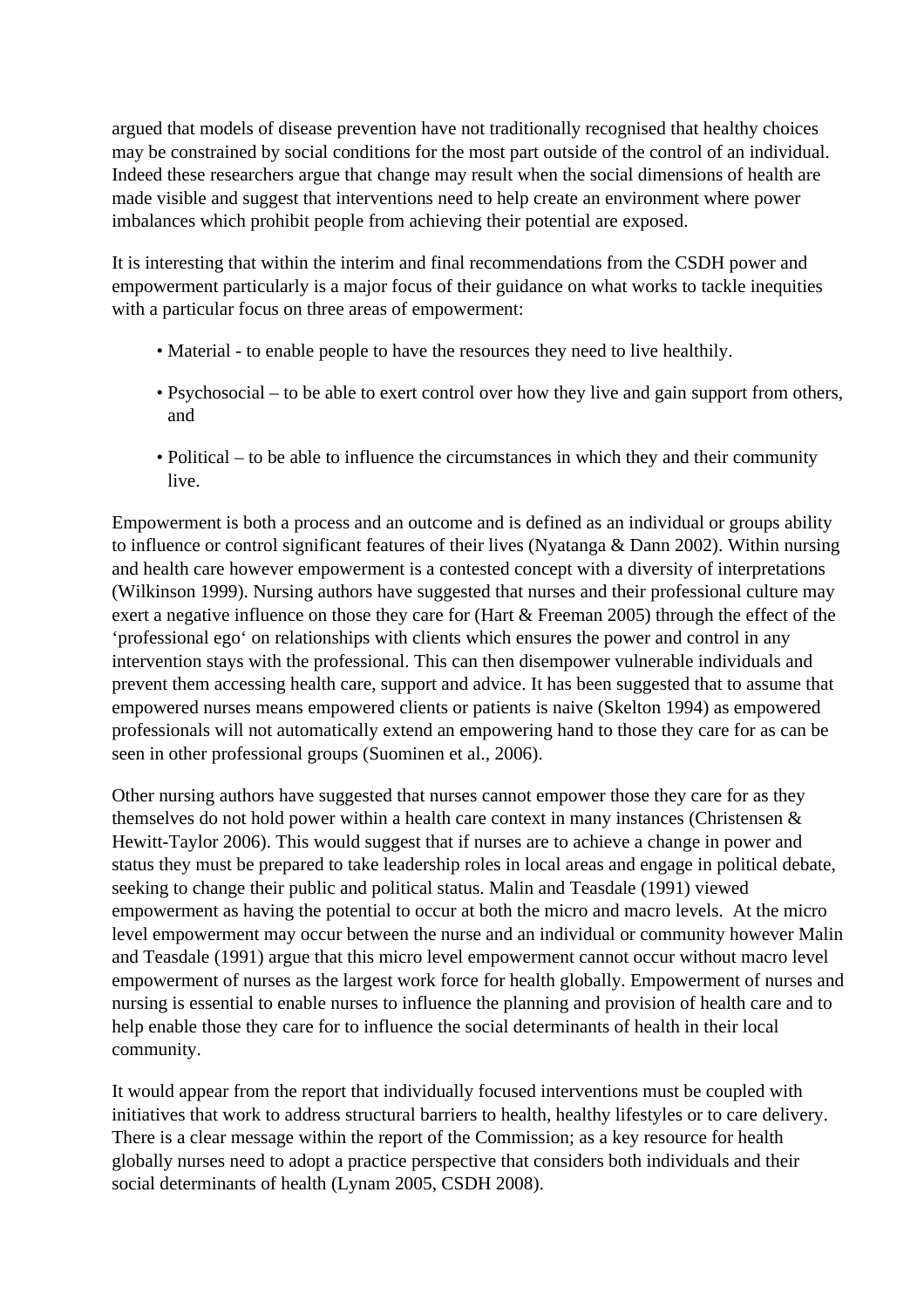Sir Michael Marmot the Chair of the CSDH at the launch conference in London (November 2008) argued for "being idealistic and recognising the magnitude of the problem of health inequities". Considering nurses as a single professional group may not be within the multi sector nature of the report, however, the report offers us a framework for action and a global language in relation to inequity.

The over arching recommendations from the three year global review of what works to reduce inequities in health are as follows:

# 1. Improve Daily Living Conditions

This recommendation focuses on five key areas, equity from the start of life, healthy places healthy people, fair employment and decent work, social protection across the life course and universal health care. Each of these areas is directly impacted upon by nurses and nursing and the team or networks which nurses are members of or lead wherever they work around the globe. Whatever role a nurse is taking they can consider both equity of provision of service and access to services and the direct impact of the social determinants of health upon their community of patients and carers. These areas can influence practice or roles as an advocate or 'witness' and can be considered as an individual nurse, as a local nurse leader or manager, as a researcher as an educator or as a national or international nurse leader. Nurses need to consider that although health systems cannot cure poverty they do have a vital part to play in influencing equity from the start of life, healthy places, employment, social protection and universal health care which can help to positively influence daily living conditions. The health system in any country is potentially:

- A witness to the health impacts of poverty and inequity of access to services.
- Its recording capacity (if effective) can record the impacts of inequity.
- Its public health work can target inequity both directly and through lobbying and influencing policy and practice development.
- It can measure its actions to see if they are effective, and
- As an employer it can set a positive example in its locality, region or country.

# 2. Tackle the Inequitable Distribution of Power, Money and Resources

This recommendation focuses on six key areas, health equity in all policy systems and programmes, fair financing, market responsibility, gender equity, political empowerment (inclusion and voice) and good global governance. Once again nurses are involved in many of these areas either directly or as advisers or leaders of teams or managers. We have a key role in ensuring a wider understanding of the social determinants of health and ensuring a focus on equity of access to services through our involvement. The involvement of patients, carers, users and local residents in the development or redesign of services is a key part of enabling empowerment, inclusion, access to services and good global governance through the use of transparent consistent policies and processes.

3. Measure and Understand the Problem and Assess the Impact of Action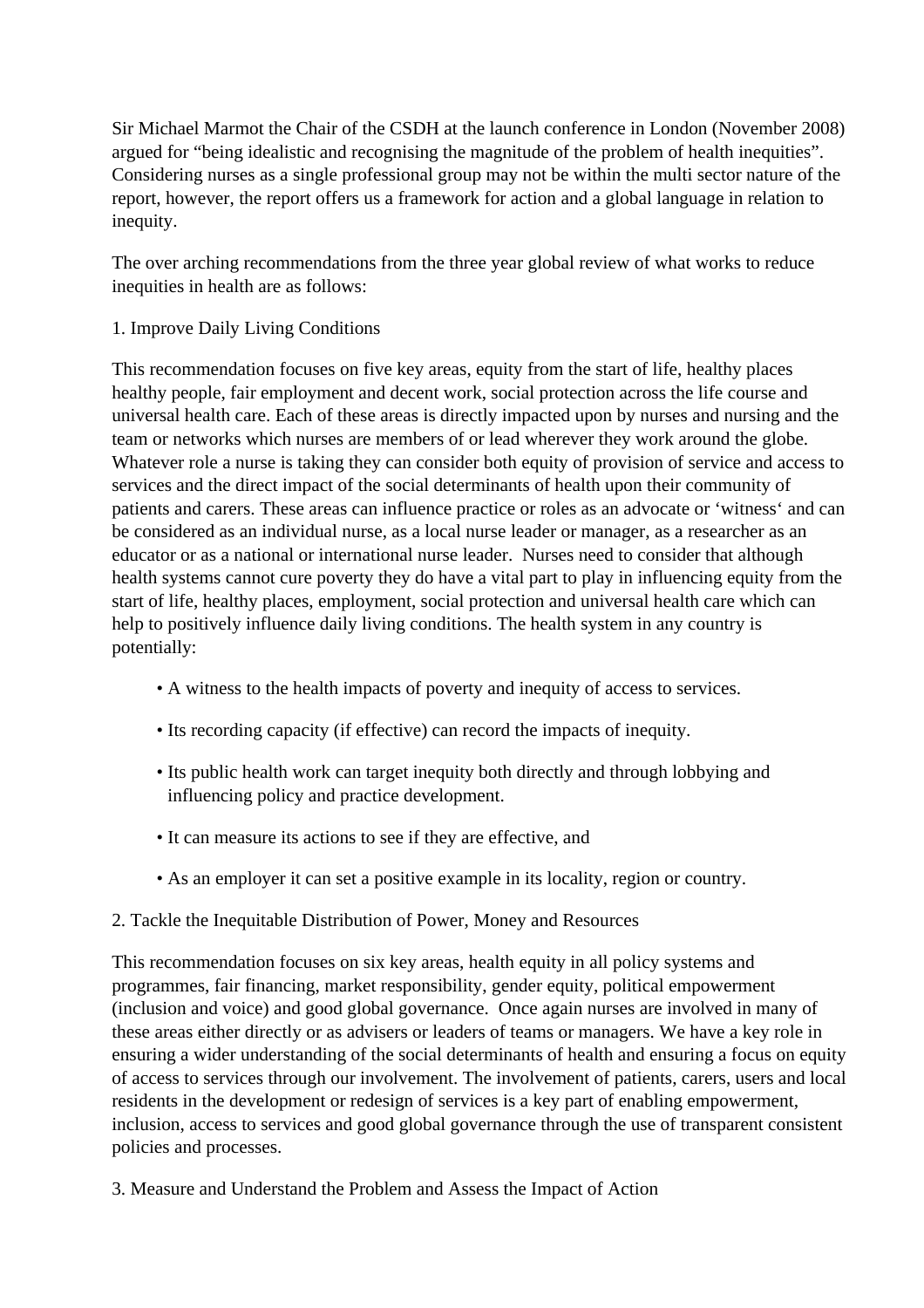This recommendation focuses on the social determinants of health, monitoring, training and research. Nurses need to both consider the impact of their practice and policy development on the social determinants of health but also ensure that they are fully understood and integrated effectively into training and development programmes. Nurses need to understand the issue and be able to evaluate their effect on it.

Arguably nursing has focused on the individual patient interaction to the detriment of considering service design and their influence on policy in relation to the social determinants of health and vice versa (Hart & Freeman 2005, Kniepp & Drevdahl 2003). However, in order to do this effectively nurses need to understand these dimensions themselves and see them as relevant to their practice and within their sphere of influence. The CSDH report findings specifically mentions the 'drain' of health professionals away from some parts of the globe and into others, which has been so marked within the global nursing workforce (CSDH 2008). The report recommends bi lateral agreements to regulate gains and losses. The current potential for sharing expertise and experiences across the globe with the growth of distance/e-learning opportunities has great potential for sharing nursing learning and strategies to tackle inequities. Arguably global nursing bodies need to take a leadership position in order to champion this approach and offer opportunities for international collaborations, e-partnerships and exchanges for the future to develop practitioners in their own countries.

Nurses and nursing need to ask some key questions of the profession and the way we prepare nurses currently:

- Do nurses understand the impacts of the social determinants of health?
- Are they prepared for their roles as advocate, witness, role model, leader and influencer in this area?
- Do they consider the potential impact on health inequity of service development (by undertaking health impact assessments for example)?
- Do they design services for their local population whether they are hospital or primary care based practitioners (by undertaking health needs assessment for example)?
- Do they have the skills to evaluate their work on this area (evaluation and research skills)?

## **Implications for nursing**

Do nurses need a new paradigm for research and practice that recognises the social determinants of health as 'potential causes of ill health' which all nurses need to develop interventions, strategies and skills to prevent or reduce. There is an international acknowledgement that evidence about what works to tackle inequities in health is not well developed currently and within nursing literature is clearly under developed (WHO 2002, Villeneuve 2008). However a distinction must be drawn between absence of evidence, poor evidence and evidence of ineffectiveness. The two former statements do not equal the latter, and are not an excuse for not discussing, exposing and attempting to act to reduce, mitigate or expunge the inequities in health which nurses experience both as carers and users of services on a day to day basis around the world.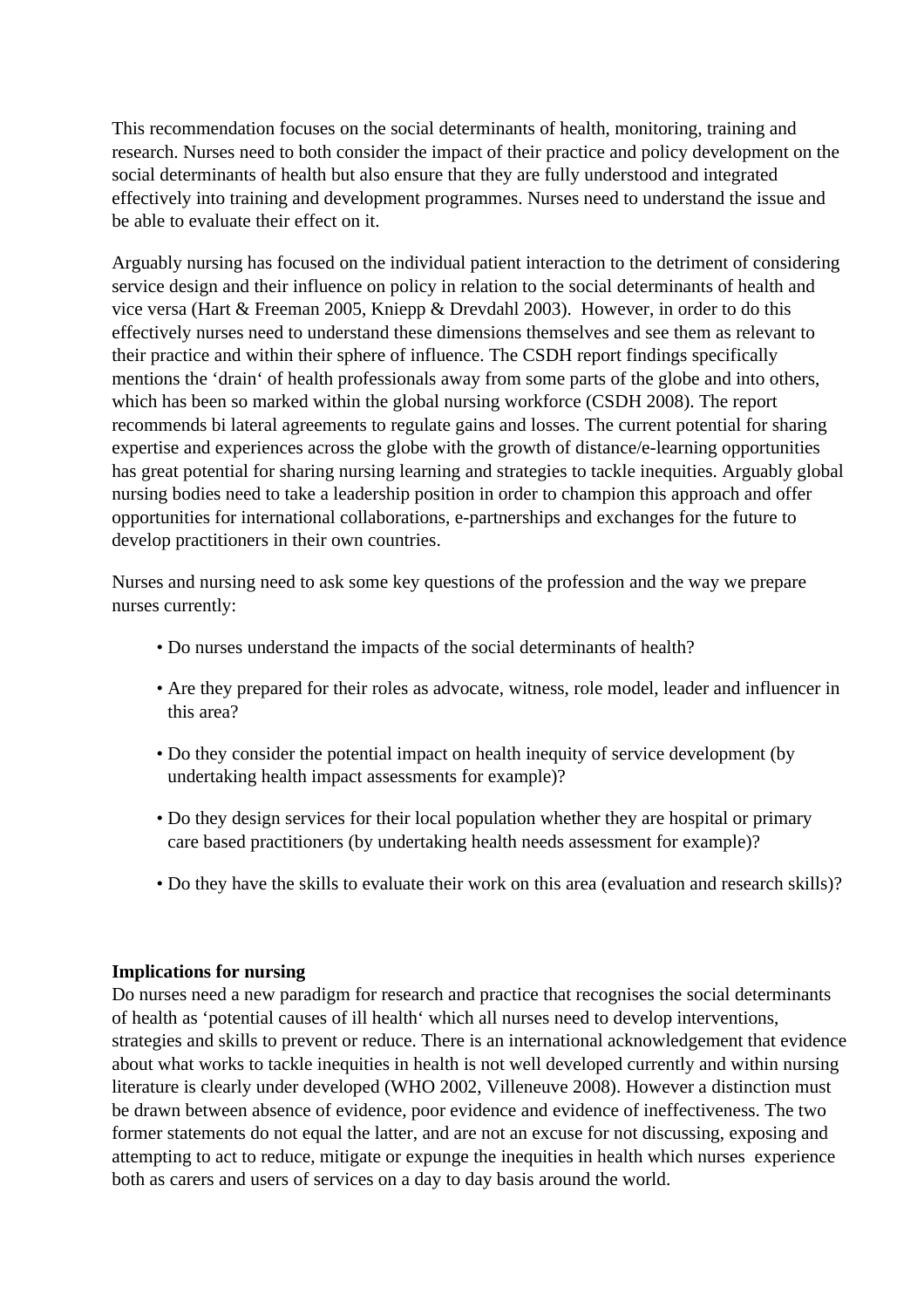In a recent paper Villeneuve (2008) outlines indicators in three areas which nurses must be well versed in to take effective action to reduce inequities in health. The first of these is economics.

#### **Economics**

Why should basic economics be important for nursing? We need to understand that higher socio economic status is directly linked to better health and as the report from the CSDH shows us we need to better understand why this is the case. If behavioural interventions (which are seen as a core part of the nursing role globally) are to be designed appropriately for their audience then recognition of the economic well being of that individual or group is crucial to the nurse role as intervention designer, deliverer and evaluator. In addition as a witness to the negative impacts of economic

decline on the health and well being of those nurses care for we have a key role in high lighting the priority which needs to be given to this area by policy makers and the more influential the nursing post held the more of a priority this area needs to be for the nurse. In these times of global economic upheaval it is imperative that policy makers understand the social dimensions of health and that there decision making is influenced positively; nurses are in a key position within communities to enable this to happen. Health is perhaps the most important asset of any community or nation and as such matters to governments and business investors.

## Global Demographics

The second area outlined in Villeneuve's paper (2008) focusing on enabling effective nursing practice in this area is global demographics. More than 400 million people now live in the worlds 25 largest cities and more than half of the worlds population overall now lives in cities. This development offers opportunities in terms of efficient provision of health care however urban over crowding also brings with it many complex public health problems. A billion people live in urban slums and that number seems to be rising (United Nations Population Fund, 2007). In addition rural areas are left bereft of workers including health care workers and effective infrastructure as populations migrate and while in some countries there are many people surviving to older age in others there are many younger people with out a means of earning a living for themselves and their families. It is essential that nurses understand these areas as we are involved in planning and providing services in urban and rural areas and preparing the nurse of the future to manage the challenges caused by issues relating to global demographics.

## Access to Health Care

The third area outlined by Villeneuve is access to care. Globally nothing is more important to access to health care and improved health outcomes than having a health work force. As WHO noted in 2006, "57 countries, most of them in African and Asia face a severe health workforce crisis" WHO estimated that over four million staff both health service providers and management/support workers are needed to fill the gap. If nurses are going to play their part in reducing inequities in health they need to find policy levers which enable the development of healthy public policy based on the social determinants of health both on a local, national and international level. For those who educate nurses around the world surely there is a moral imperative to exploit internet based learning opportunities internationally to share the global resource to develop new practitioners.

## Prevention and promotion of health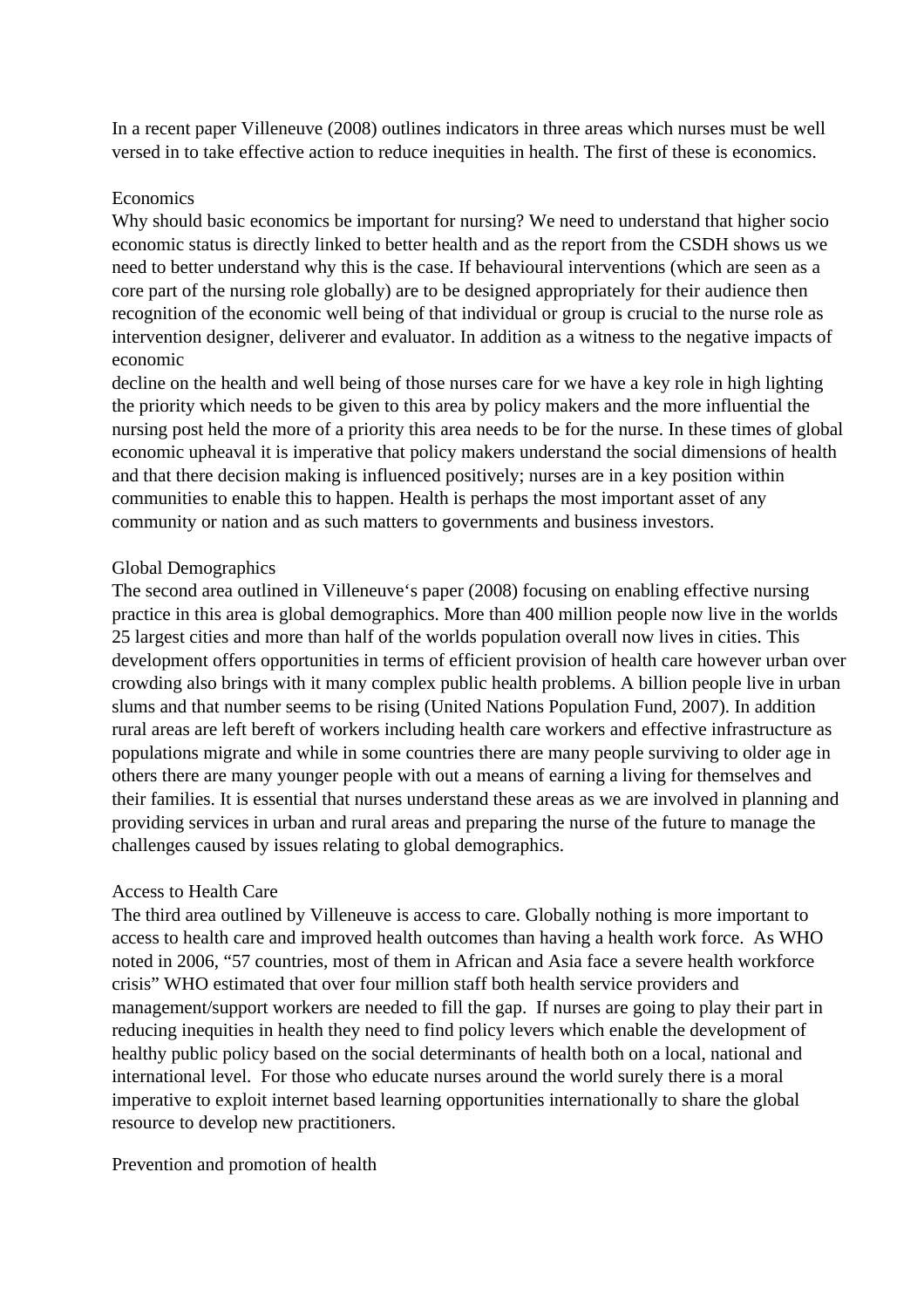Health systems can do much more than treat disease when it occurs. Research shows how a significant proportion of the global burden of non communicable and communicable disease can be reduced through improved preventive action (Lopez et al 2006). Health practitioners have a strong influence over how a society thinks about health. Alongside other advocates from politics, economics, social and cultural activism nurses can bear witness to the ethical imperative of action on the social determinants of health just as much as the efficiency value of acting on the social causes of exposure and vulnerability to poor health (WHO CSDH 2008).

The Priority Public Health Conditions Knowledge Network (of the WHO CSDH) is working on showing how health programmes can be better designed, delivered and monitored to recognise health inequity and act on the social determinants of health.

Interestingly the report mentions explicitly the importance of both quantitative research (and its importance in documenting the extent of the impact of the social determinants of health) and qualitative research (and its importance in sharing the 'lived experience' of social inequity) and its key role in influencing policy and service development. Arguably nurses and nursing have made a considerable contribution to the development and use of qualitative research methods in health care research and have successfully utilised them to share the experiences and feelings of patients and users (Kleiman 2004). However, once again this work could be criticised for a lack of a specific focus on the social determinants of health (Whitehead 1992, Villeneuve 2008).

# **Conclusions**

Many nurses will rightly feel that they already work to promote social justice and poverty reduction, yet the scope of their actions are often limited by their specific agency or sector resulting in fragmentation of activity. Nurses need to strengthen their strategic skills in order to reaffirm inequities in health as a priority within often complex local circumstances and to enable themselves and those they care for to influence local and national policy and practice development.

Nursing needs to develop an ability to cope with the complexity of responding to the social determinants of health for individuals. This means listening to individuals and taking time to understand their circumstances and how they impact on their health and well being. This may mean partnership working and lobbying with local communities or other agencies, or providing care and services in a different way, in a different place, or at a different time. Are we focusing our practice on the health needs of the communities or groups we serve? Do we try to put the power and control into the hands of our patients or our local community or do we disempower in the way we practice and structure our services or interventions? Globally are our nurse leaders challenging policies on the basis of health equity, do we either collectively or as individual practitioners consider this area as a priority for nurses?

#### eferences

Butterfield P. (1991) Thinking upstream: nurturing a conceptual understanding of the social context of health behaviour. In Saucier K. (Ed) *Perspectives in family and community health*. Toronto: Ontario, Canada: Mosby, 66-71.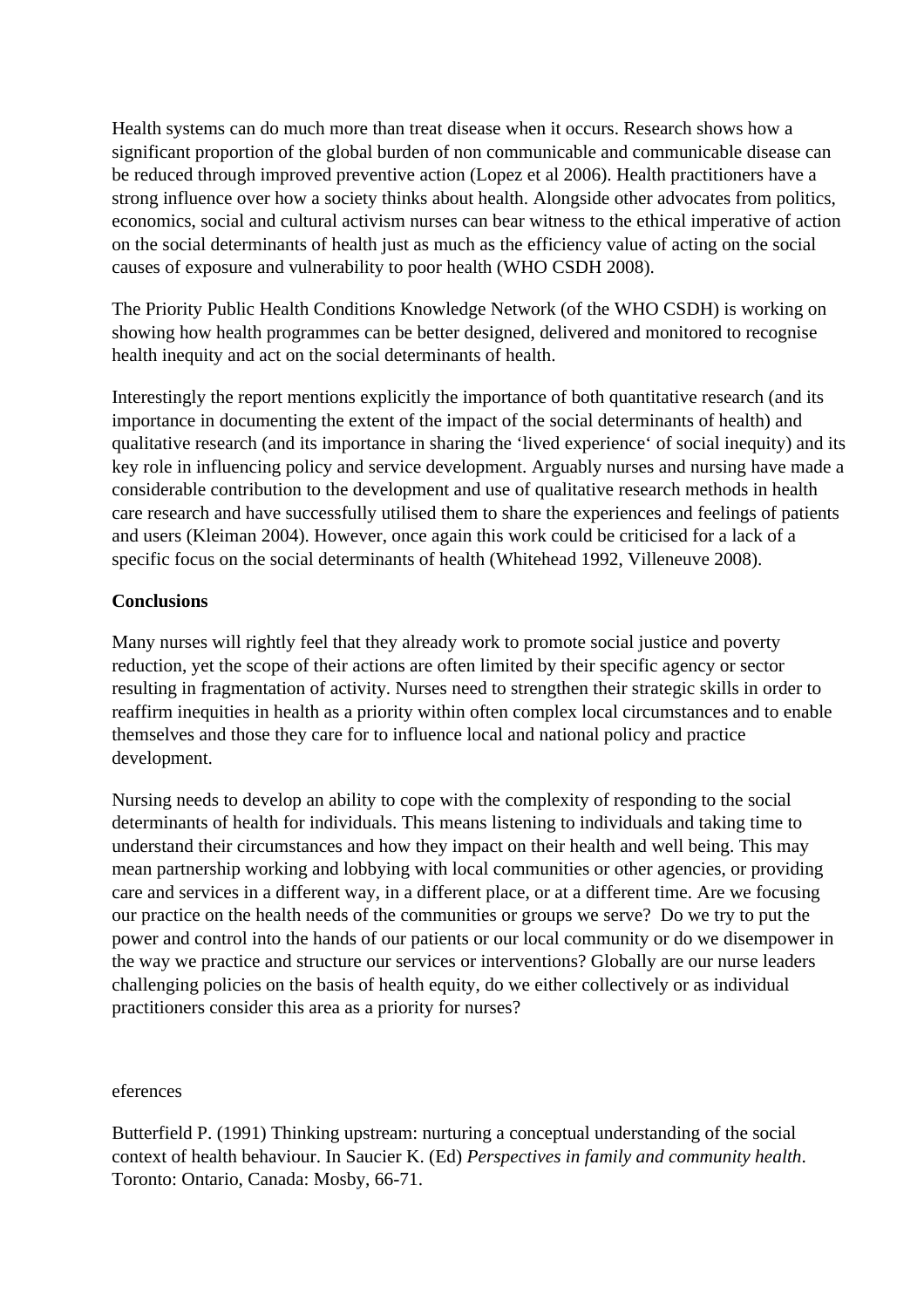Christensen M. & Hewitt-Taylor J. (2006) Empowerment in nursing: paternalism or maternalism? *British Journal of Nursing* Vol 15, No 13, 695-699.

Drevdahl D.,Kniepp S. Canales M. & Dorcy K. (2000) Reinvesting in social justice: a capital idea for public health nursing? *Adv Nurs Sci.* Vol **24** (2), 19-31.

Harker P. & Hemingway A. (2003) Health related behaviour in low income families, in, *A Lifecourse Approach to Coronary Heart Disease Prevention.* National Heart Forum, London: The Stationery Office.

Hart A. & Freeman M. (2005) Health care interventions: making inequalities worse not better. *JAN* **49** (5), 502-512.

Hart T. (1971) The Inverse Care Law. *Lancet,* I, pp. 405-412.

Johansson L.A., Pavillon G., Anderson R., Glenn D., Griffiths C., Hoyert D., Jackson G., Notzon F.S., Rooney C. & Rosenburg H.M. (2006) *Counting the dead and what they died of.* WHO Bulletin **84** (3) 254-256

Kneipp S.M. & Drevdahl D.J. (2003) Problems with parsimony in research on the socio economic determinants of health. *Adv Nurs Sci.* Vol **26** No 3, 162-172.

Lethbridge J. (2001) Health Promotion within the Development Process. *Int J. of Health Promo and Ed* Vol **V111/1** 23-28.

Lopez A. et al., Eds (2006) *Global burden of disease and risk factors.* Oxford: Oxford University Press & World Bank.

Malin N. & Teasdale K. (1991) Caring versus empowerment: consideration for nursing practice. *Journal of Advanced Nursing,* **16**(6): 657-662.

Nyatanga L. & Dann K.L. (2002) Empowerment in nursing: the role of philosophical and psychological factors. *Nursing Philosophy*, **3,** 234-239.

Suominen T., Savikko N., Kukkurainen M., Kuokkanen L. & Irvine Doran D. (2006) Work related empowerment at Foundation Hospital. *International Journal of Nursing Practice* **12**, 94- 104.

United Nations Population Fund (2007) *State of world population 2007. Unleashing the potential of urban growth.* NewYork:UN

Villeneuve M.J. (2008) Yes we can!: Eliminating Health Disparities as Part of the Core Business of Nursing on a Global Level *Policy, Politics & Nursing Practice* 9; 334-341.

Whitehead M. (1992) Perspectives in health inequity. *International Journal of Health Services.* 22: 429-45.

Wilkinson G. (1999) Theories of Power. In *Power and Nursing Practice* (Wilkinson G. & Miers M. Eds). Palgrae Macmillan.